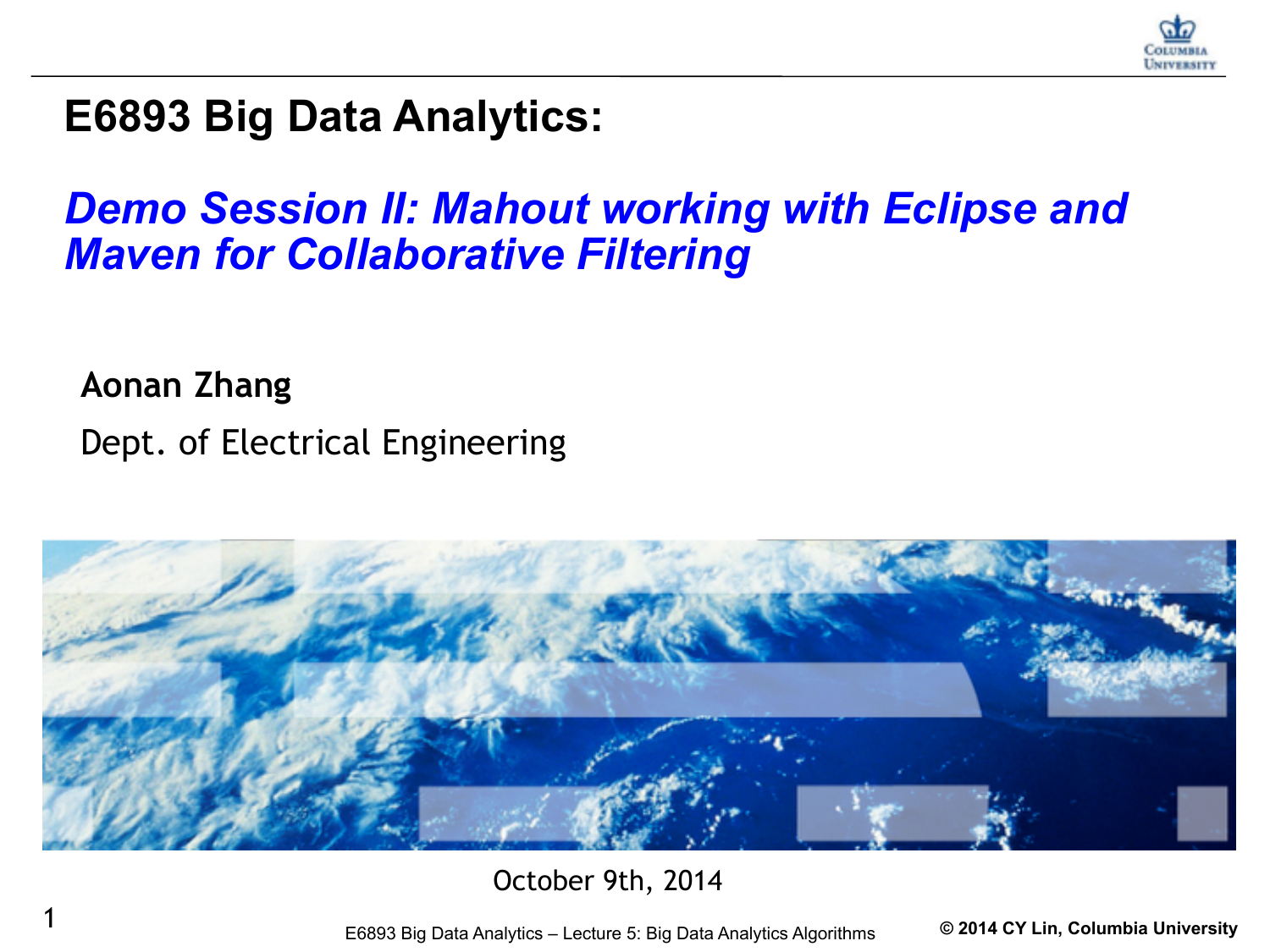

The Apache Mahout™ project's goal is to build a scalable machine learning library

Applicable Models **Latest release version 0.9 has** 

- User and Item based recommenders
- Matrix factorization based recommenders
- K-Means, Fuzzy K-Means clustering
- **Latent Dirichlet Allocation**
- Singular Value Decomposition
- **Logistic regression classifier**
- (Complementary) Naive Bayes classifier
- Random forest classifier
- High performance java collections
- A vibrant community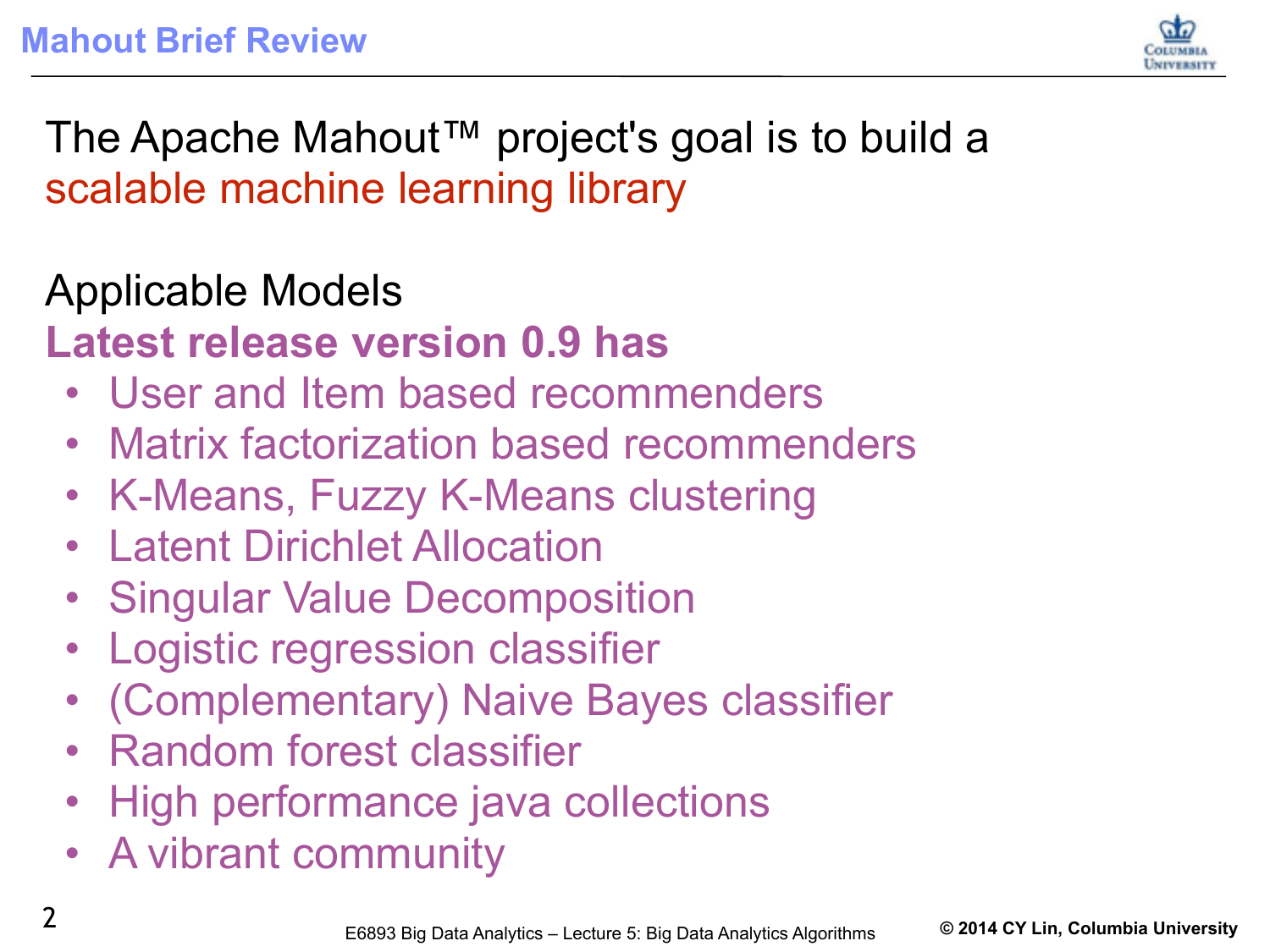

#### 1. Download Eclipse

• <https://www.eclipse.org/downloads/>

#### 2. Install Maven

- -Help -Install New Software
- -Add -Name: m2eclipse -Location: http:// download.eclipse.org/technology/m2e/releases (Google "install m2eclipse")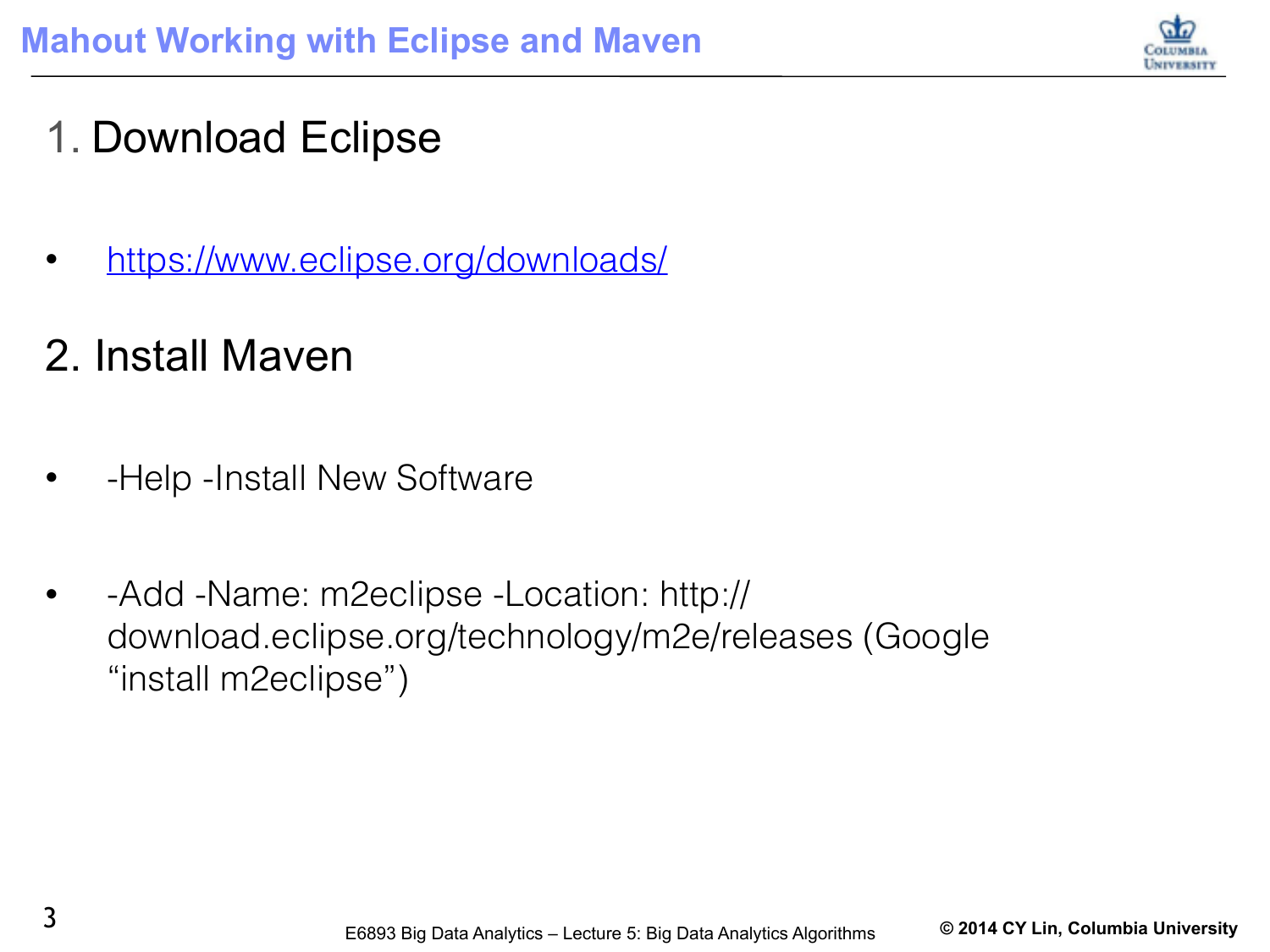

1. Collaborative Filtering

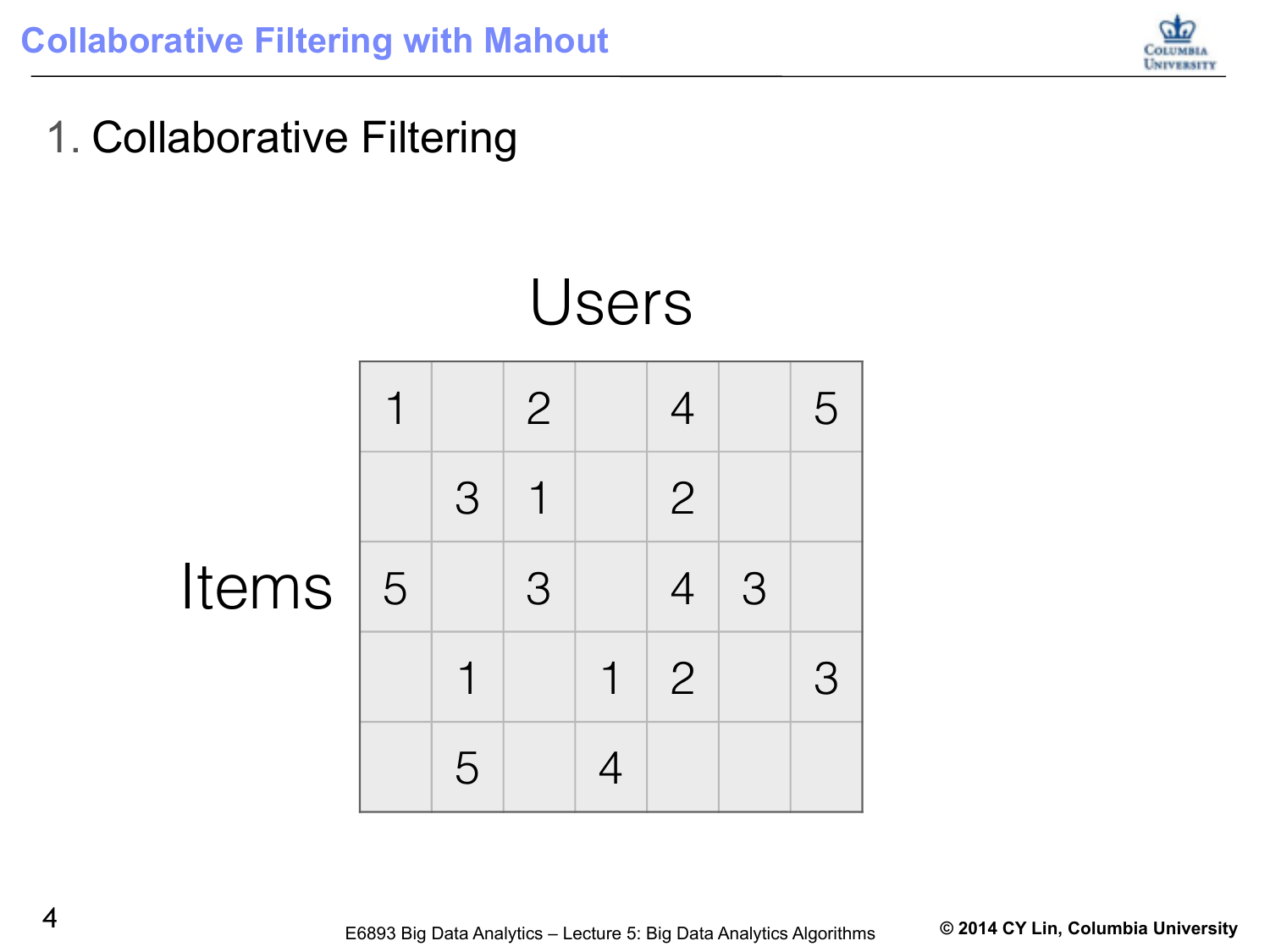

- 1. Start a Maven project:
- -File -New -Other -Maven Project
- -maven-archetype-quickstart

#### 2. Add Mahout dependency in pom.xml (your version might be 0.9)

```
10 <project xmlns="http://maven.apache.org/POM/4.0.0" xmlns:xsi="http://www.w3.org/2001/XMLSche
             xsi:schemalocation="http://maven.apache.org/POM/4.0.0 http://maven.apache.org/xsd/maven-4
        2
        3
             <modelVersion>4.0.0</modelVersion>
        4
       5
             <groupId>com.prediction</groupId>
             <artifactId>RecommendApp</artifactId>
       6
        7
             <version>0.0.1-SNAPSHOT</version>
       8
             <packaging>jar</packaging>
       9
       LØ.
             <name>RecommendApp</name>
             <url>http://maven.apache.org</url>
      \lfloor 1 \rfloor123<sub>°</sub><properties>
       \lfloor 4 \rfloor<project.build.sourceEncoding>UTF-8</project.build.sourceEncoding>
       L5
             </properties>
       16
       7<sub>°</sub><dependencies>
       186<dependency>
                <groupId>org.apache.mahout</groupId>
       |9|20<artifactId>mahout-core</artifactId>
       \mathbf{1}<version>0.7</version>
       12
           </dependency>
5 Big Data Analytics – Lecture 5: Big Data Analytics – Lecture 5: Big Data Analytics Algorithms Columbia University<br>Paper of the state analytics and the state of the state of the state of the state of the state of the st
```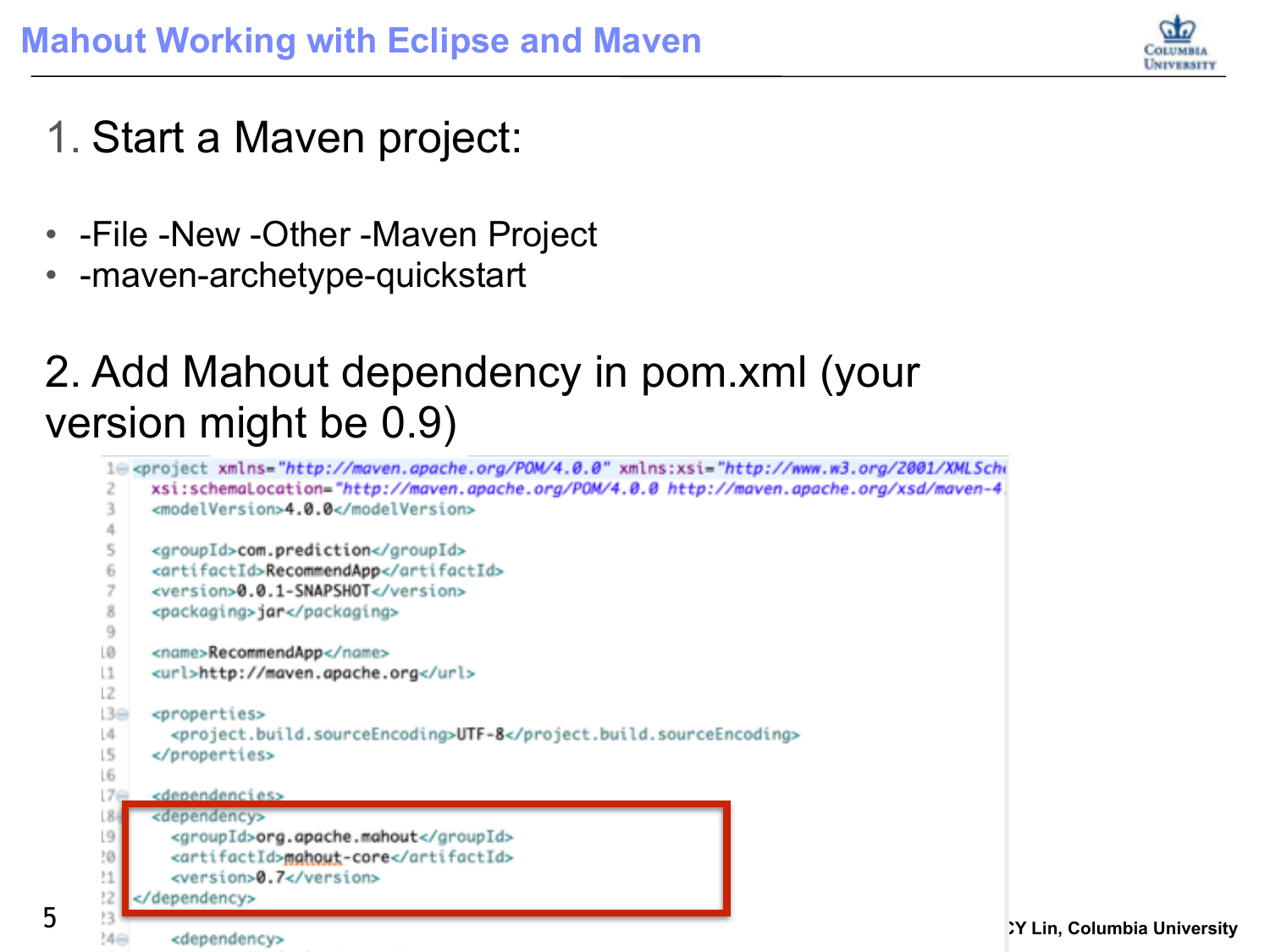

3. Copy data file into the project

- Go to https://mahout.apache.org/users/ [recommender/userbased-5-minutes.html](https://mahout.apache.org/users/recommender/userbased-5-minutes.html) and download the data
- Create data/dataset.csv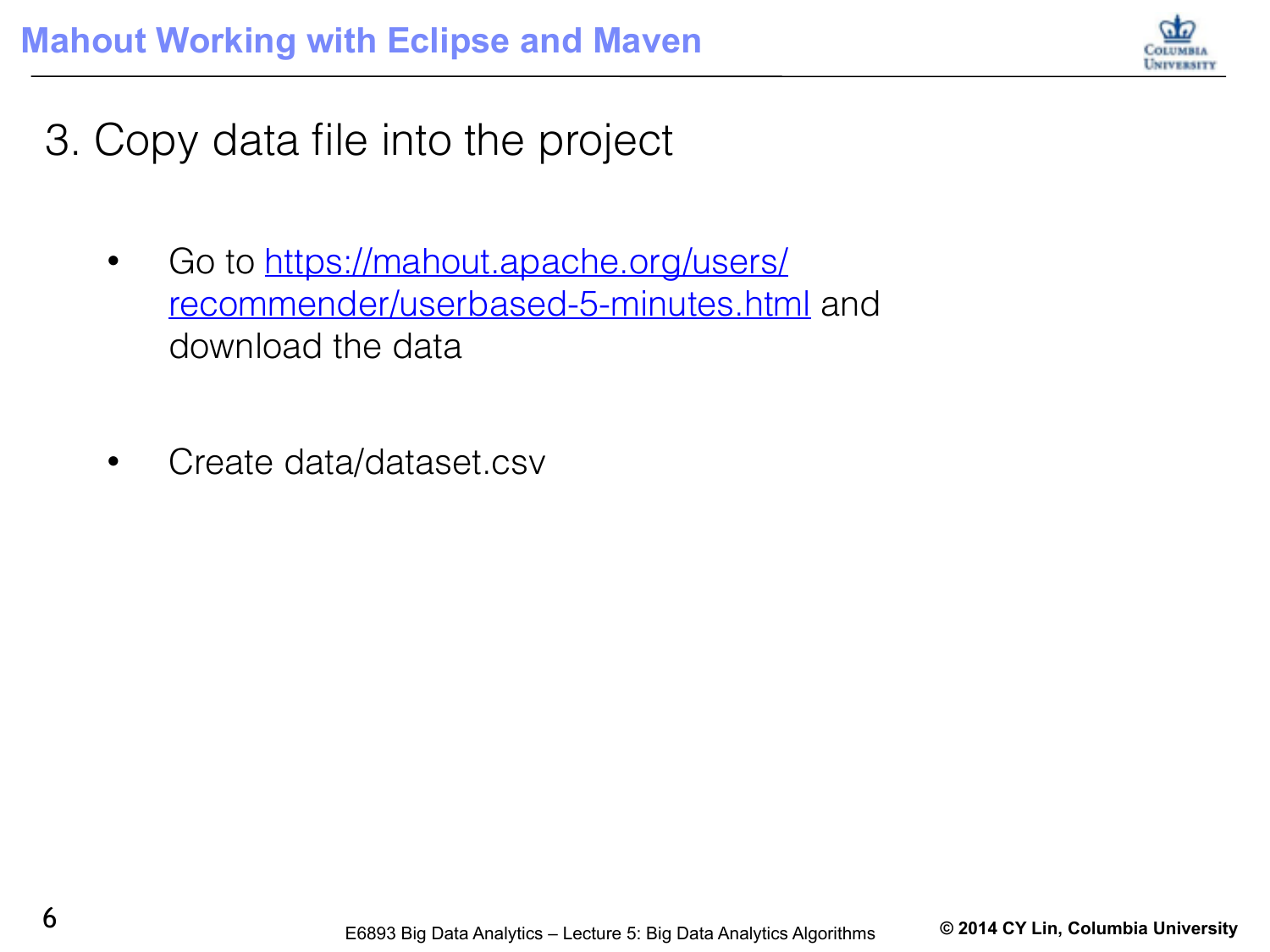#### **Mahout Working with Eclipse and Maven**

| $\mathbf{\Theta} \mathbf{\Theta} \mathbf{\Theta}$ |                           |    |                           |                                                                                          |                                                                                      |  |  |  | dataset                                       |  |            |         |
|---------------------------------------------------|---------------------------|----|---------------------------|------------------------------------------------------------------------------------------|--------------------------------------------------------------------------------------|--|--|--|-----------------------------------------------|--|------------|---------|
| г                                                 | $125%$ -                  |    |                           |                                                                                          | $\bullet$ $\blacksquare$ $\blacksquare$ $\blacksquare$ $\blacksquare$ $\blacksquare$ |  |  |  |                                               |  | ቶነ         | $\odot$ |
| View                                              | Zoom                      |    |                           |                                                                                          |                                                                                      |  |  |  | Function Table Chart Text Shape Media Comment |  | Share Tips |         |
| $\ddot{}$                                         | Shoot 1                   |    |                           |                                                                                          |                                                                                      |  |  |  |                                               |  |            |         |
|                                                   |                           |    |                           |                                                                                          |                                                                                      |  |  |  |                                               |  |            |         |
| ۰                                                 | A                         | B  | с<br>and the control      | $\begin{array}{c c c c c} \mathsf{D} & \mathsf{E} & \mathsf{E} & \mathsf{I} \end{array}$ |                                                                                      |  |  |  |                                               |  |            |         |
| $\mathbf 1$                                       | 1 <sup>1</sup><br>-6      | 10 | $\,1$                     |                                                                                          |                                                                                      |  |  |  |                                               |  |            |         |
| $\overline{2}$                                    | 1                         | 11 | $\mathbf 2$               |                                                                                          |                                                                                      |  |  |  |                                               |  |            |         |
| $\scriptstyle 3$<br>۰                             | $\mathbf{1}$              | 12 | 5                         |                                                                                          |                                                                                      |  |  |  |                                               |  |            |         |
| $\ddot{4}$                                        | $\,1$                     | 13 | 5                         |                                                                                          |                                                                                      |  |  |  |                                               |  |            |         |
| 5                                                 | $\,1$                     | 14 | 5                         |                                                                                          |                                                                                      |  |  |  |                                               |  |            |         |
| 6                                                 | $\,1$                     | 15 | 4                         |                                                                                          |                                                                                      |  |  |  |                                               |  |            |         |
| ۰<br>$\overline{\mathfrak{r}}$                    | $\mathbf 1$               | 16 | 5                         |                                                                                          |                                                                                      |  |  |  |                                               |  |            |         |
| 8                                                 | $\,1$                     | 17 | $\,$ 1                    |                                                                                          |                                                                                      |  |  |  |                                               |  |            |         |
| ۰<br>9                                            | $\,1$                     | 18 | 5                         |                                                                                          |                                                                                      |  |  |  |                                               |  |            |         |
| 10                                                | $\overline{\mathbf{c}}$   | 10 | $\,1$                     |                                                                                          |                                                                                      |  |  |  |                                               |  |            |         |
| 11                                                | 2                         | 11 | 2                         |                                                                                          |                                                                                      |  |  |  |                                               |  |            |         |
| 12                                                | $\overline{2}$            | 15 | 5                         |                                                                                          |                                                                                      |  |  |  |                                               |  |            |         |
| 13                                                | $\overline{2}$            | 16 | 4.5                       |                                                                                          |                                                                                      |  |  |  |                                               |  |            |         |
| 14                                                | $\overline{2}$            | 17 | $\,$ 1                    |                                                                                          |                                                                                      |  |  |  |                                               |  |            |         |
| 15                                                | $\overline{2}$            | 18 | 5                         |                                                                                          |                                                                                      |  |  |  |                                               |  |            |         |
| 16                                                | $\overline{\mathbf{3}}$   | 11 | 2.5                       |                                                                                          |                                                                                      |  |  |  |                                               |  |            |         |
| 17                                                | $\overline{\mathbf{3}}$   | 12 | 4.5                       |                                                                                          |                                                                                      |  |  |  |                                               |  |            |         |
| 18                                                | 3                         | 13 | $\boldsymbol{4}$          |                                                                                          |                                                                                      |  |  |  |                                               |  |            |         |
| -<br>19                                           | $\ensuremath{\mathsf{3}}$ | 14 | $\ensuremath{\mathsf{3}}$ |                                                                                          |                                                                                      |  |  |  |                                               |  |            |         |
| 20                                                | $\ensuremath{\mathsf{3}}$ | 15 | 3.5                       |                                                                                          |                                                                                      |  |  |  |                                               |  |            |         |
| 21                                                | 3                         | 16 | 4.5                       |                                                                                          |                                                                                      |  |  |  |                                               |  |            |         |
| 22                                                | $\overline{\mathbf{3}}$   | 17 | 4                         |                                                                                          |                                                                                      |  |  |  |                                               |  |            |         |
| ۰<br>$\mathbf{23}$                                | $\ensuremath{\mathbf{3}}$ | 18 | 5                         |                                                                                          |                                                                                      |  |  |  |                                               |  |            |         |
| $24\,$                                            | $\ddot{\phantom{a}}$      | 10 | 5                         |                                                                                          |                                                                                      |  |  |  |                                               |  |            |         |
| 25                                                | $\overline{4}$            | 11 | 5                         |                                                                                          |                                                                                      |  |  |  |                                               |  |            |         |
| 26                                                | 4                         | 12 | 5                         |                                                                                          |                                                                                      |  |  |  |                                               |  |            |         |
| 27                                                | $\frac{4}{3}$             | 13 | $\mathbf 0$               |                                                                                          |                                                                                      |  |  |  |                                               |  |            |         |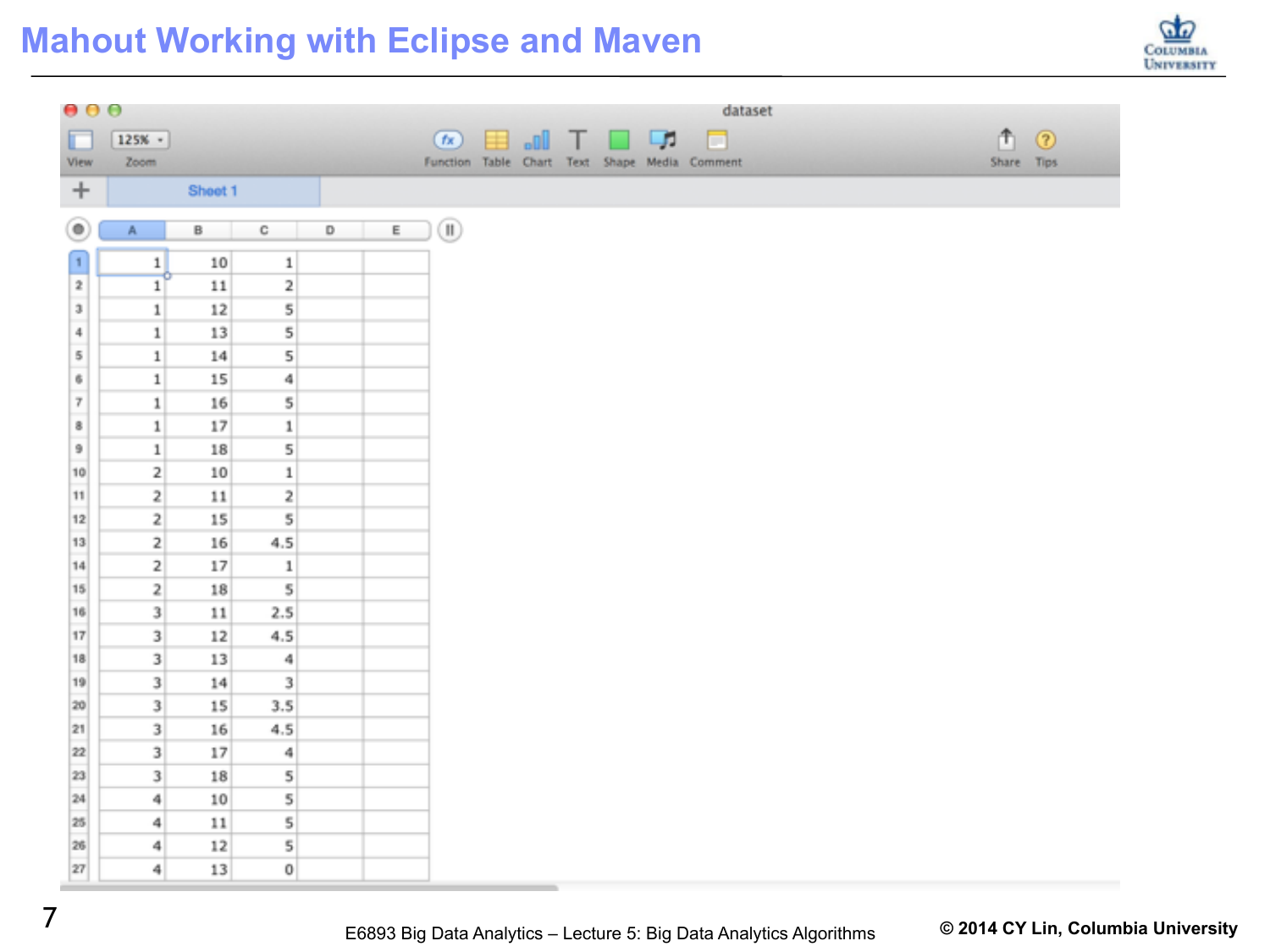

# 4. Create a recommender: edit App.java

```
23 \t{f}24\opluspublic static void main( String[] args ) throws IOException, TasteException
25
        Ł
            DataModel model = new FileDataModel(new File("data/dataset.csv"));
26
27
            UserSimilarity similarity = new PearsonCorrelationSimilarity(model);
28
            Use rNei ghborhood neighborhood = new ThresholddUse rNei ghborhood(0.1, similarity, model);29
            UserBasedRecommender recommender = new GenericUserBasedRecommender(model, neighborhood, similarity);
30
            List<RecommendedItem> recommendations = recommender.recommend(2, 3);
31
            for (RecommendedItem recommendation : recommendations) {
32
              System.out.println(recommendation);
33
            ŀ
34
        ł
35
    3
5. Import packages3<sup>e</sup> import java.io.File;
```

```
import java.io.IOException:
   import java.util.List;
 \overline{\mathsf{s}}6
   import org.apache.mahout.cf.taste.common.TasteException;
   import org.apache.mahout.cf.taste.impl.model.file.FileDataModel;
 8
   import org.apache.mahout.cf.taste.impl.neighborhood.ThresholdUserNeighborhood;
9
   import org.apache.mahout.cf.taste.impl.recommender.GenericUserBasedRecommender:
10
   import org.apache.mahout.cf.taste.impl.similarity.PearsonCorrelationSimilarity;
11
12import org.apache.mahout.cf.taste.model.DataModel;
   import org.apache.mahout.cf.taste.neighborhood.UserNeighborhood;
13
14
   import org.apache.mahout.cf.taste.recommender.RecommendedItem;
15
   import org.apache.mahout.cf.taste.recommender.UserBasedRecommender;
   import org.apache.mahout.cf.taste.similarity.UserSimilarity;
16
17
8 E6893 Big Data Analytics – Lecture 5: Big Data Analytics Algorithms © 2014 CY Lin, Columbia University
```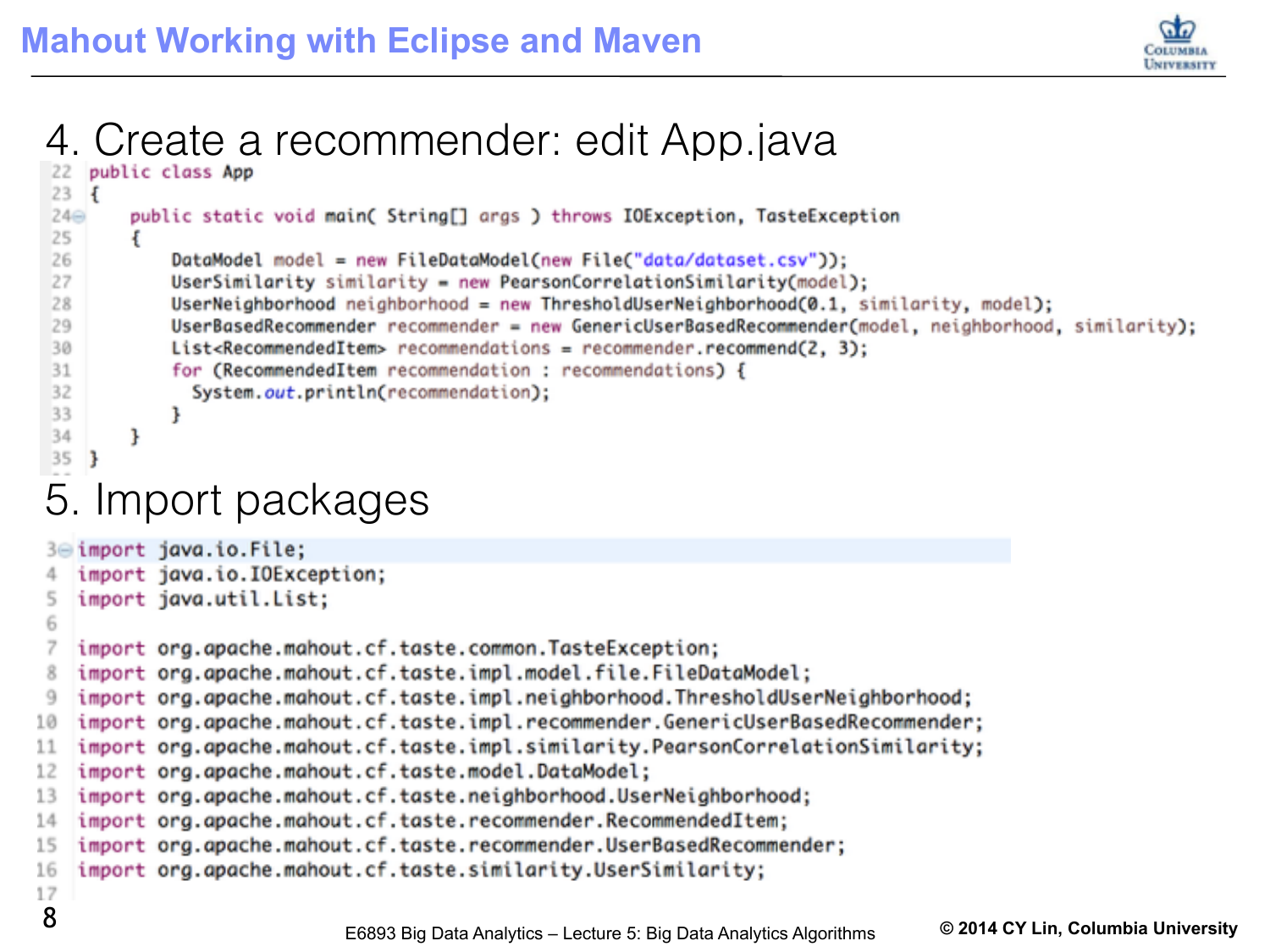

6. Run eclipse and finish!

```
RecommendedItem[item:12, value:4.8328104]
RecommendedItem[item:13, value:4.6656213]
RecommendedItem[item:14, value:4.331242]
```
• You may also want to evaluate the recommender. See https:// [mahout.apache.org/users/recommender/](https://mahout.apache.org/users/recommender/userbased-5-minutes.html) userbased-5-minutes.html for details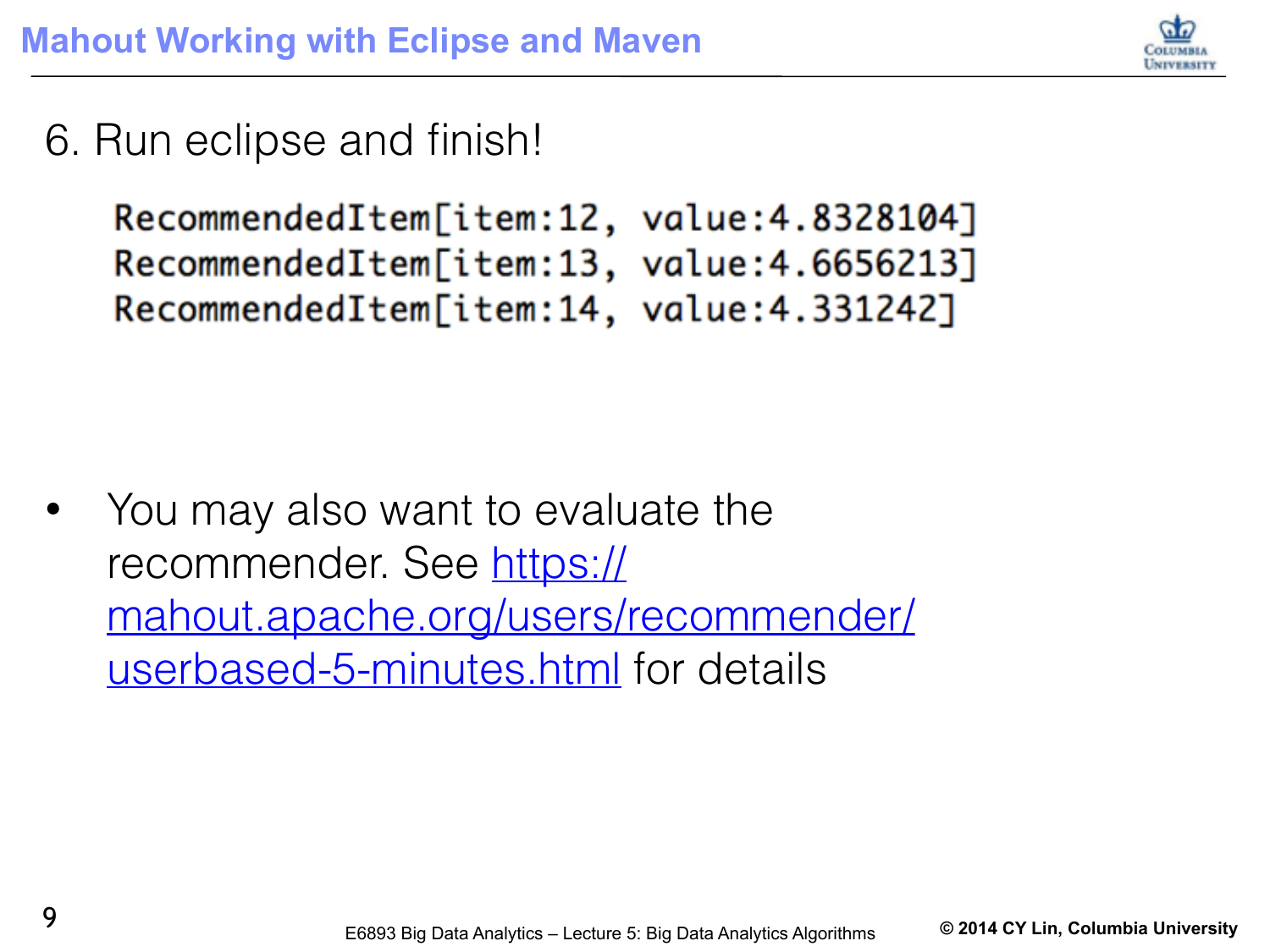

#### Apache Mahout Home Page: https://mahout.apache.org/

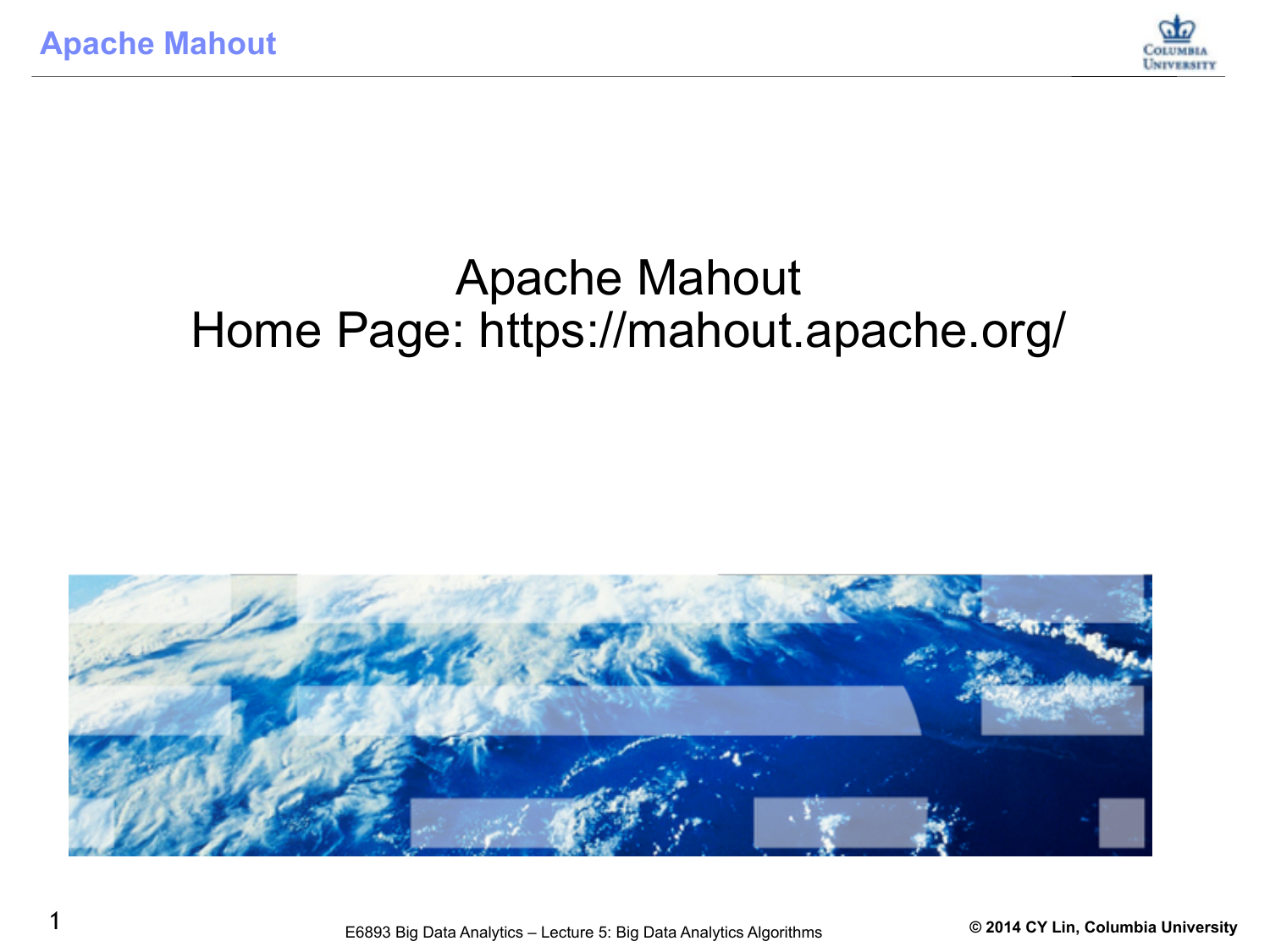

# Scalable machine learning library.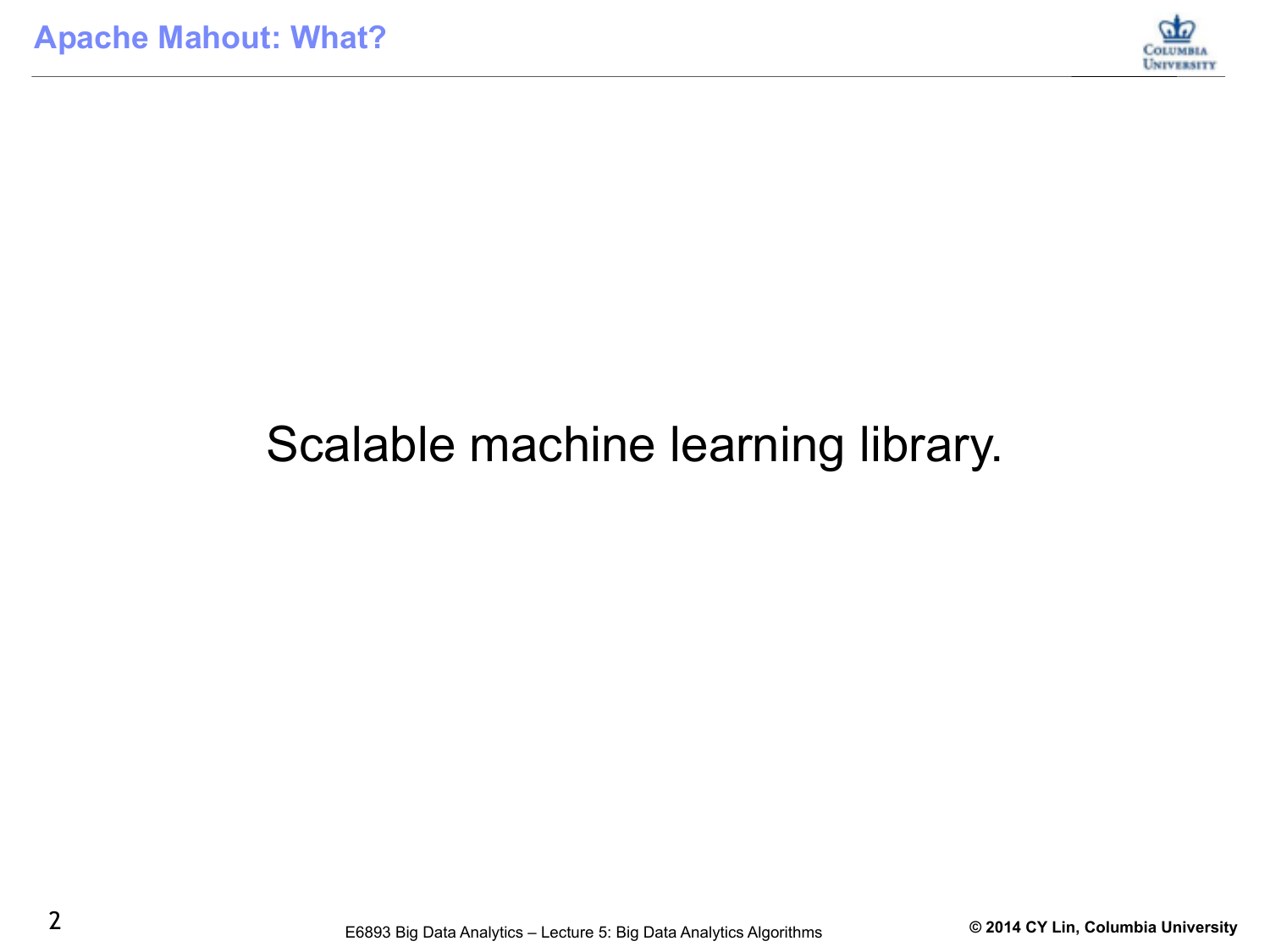

#### Mahout and its associated frameworks are Javabased and therefore platform-independent, so you should be able to use it with any platform that can run a modern JVM. Note that Mahout requires Java 6. -Mahout in Action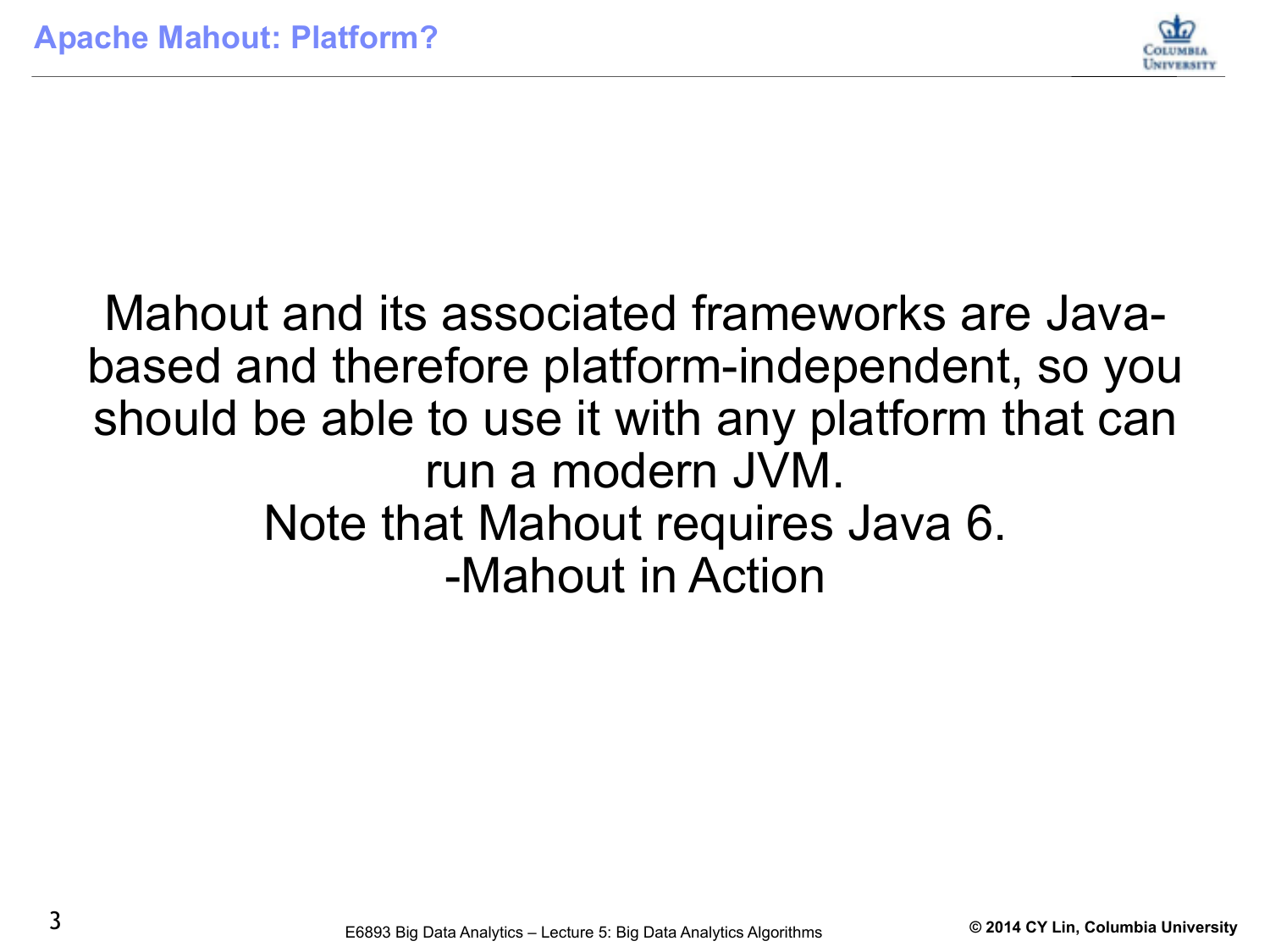

## Download Link: http://mahout.apache.org/general/ downloads.html

# Latest Release: 0.9 - mahout-distribution-0.9.tar.gz

# MacOS: brew install mahout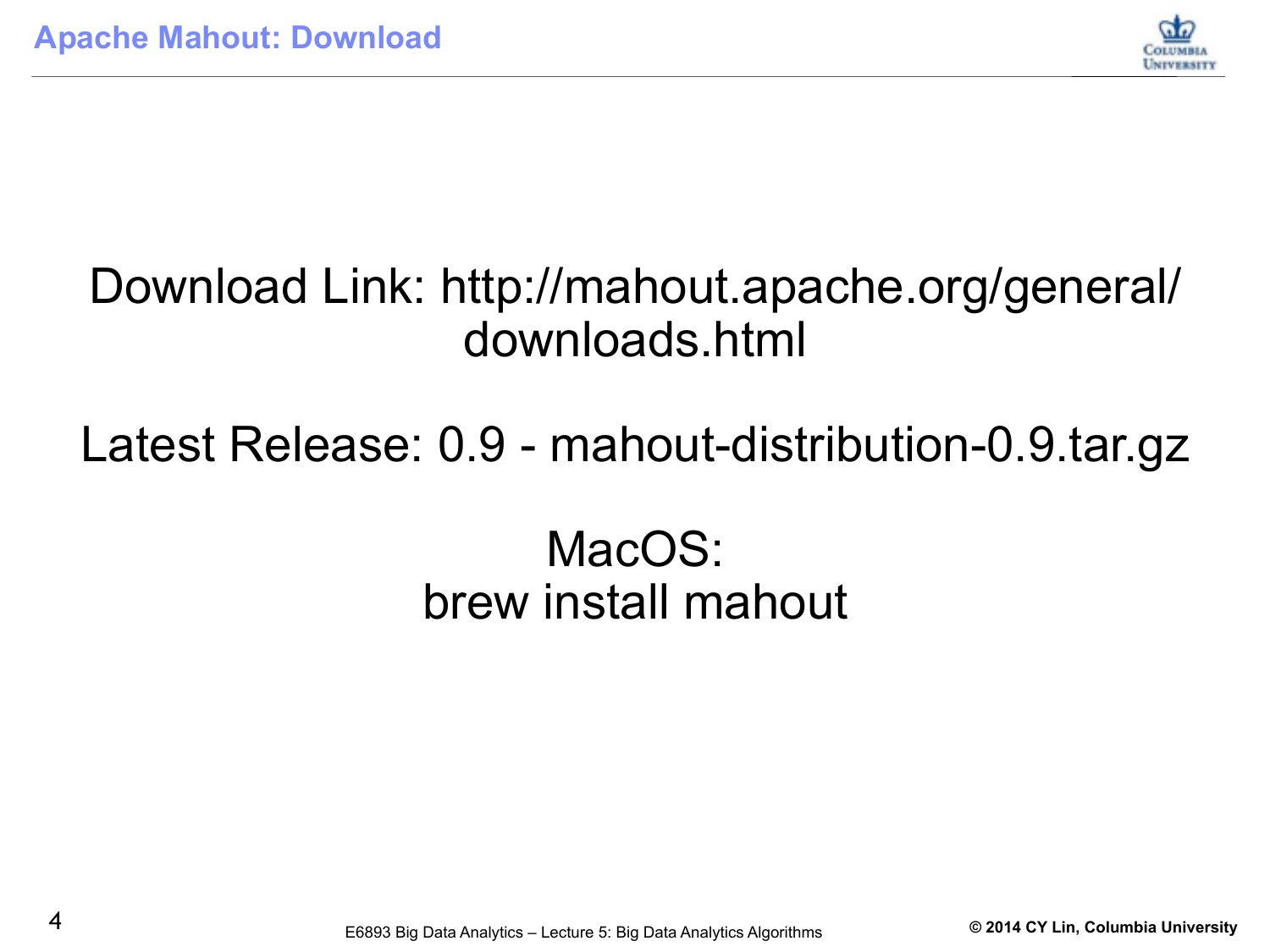

Say, we want to run collaborative filtering:

- Collaborative filtering—producing recommendations based on, and only based on, knowledge of users' relationships to items.
	- These techniques require no knowledge of the properties of the items themselves. This is, in a way, an advantage.
- This recommender framework doesn't care whether the items are books, theme parks, flowers, or even other people, because nothing about their attributes enters into any of the input.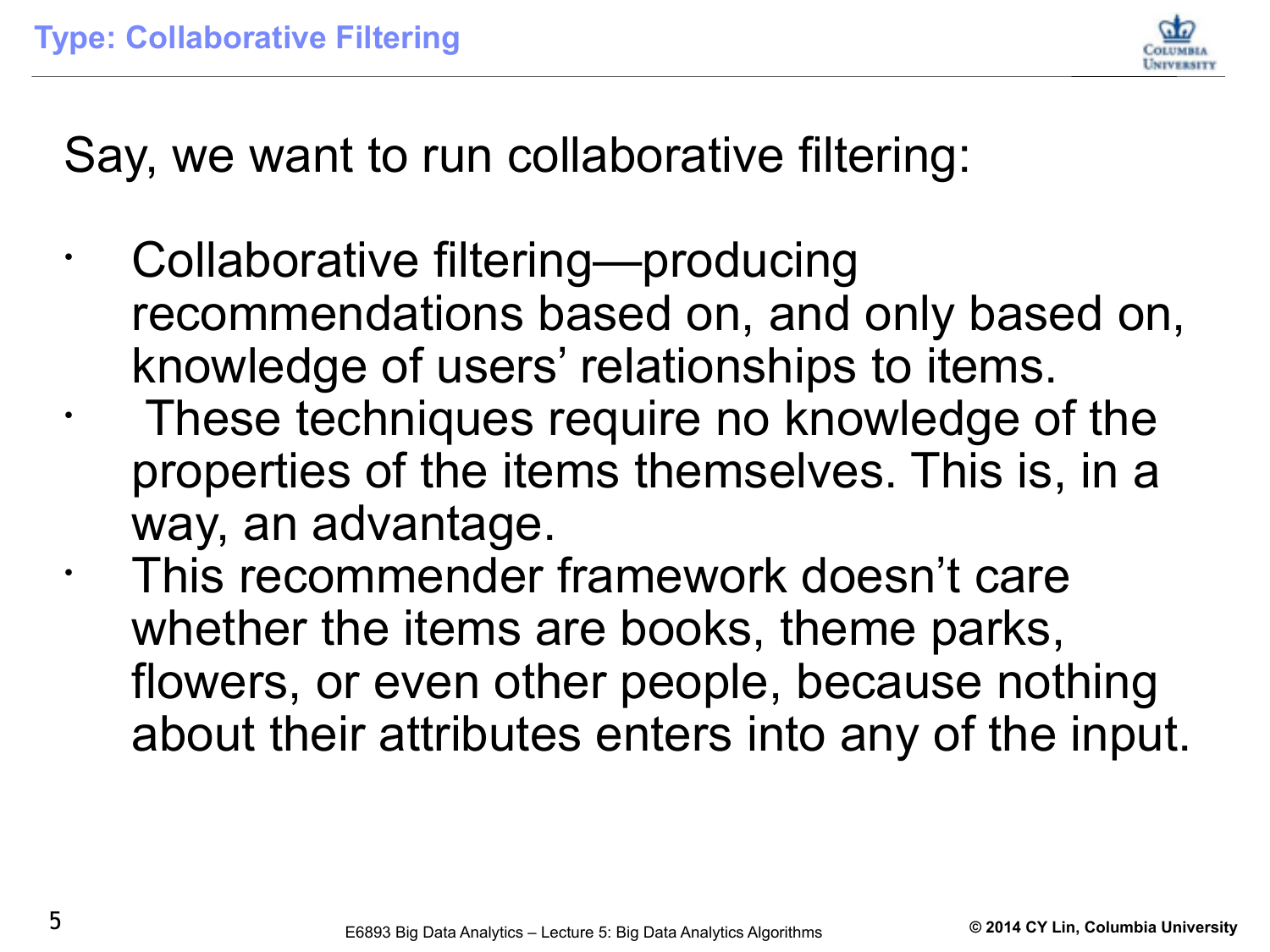

#### Listing 2.1. Recommender input file, intro.csv

| 1,101,5.0   |  |
|-------------|--|
| 1,102,3.0   |  |
| 1,103,2.5   |  |
| 2,101,2.0   |  |
| 2,102,2.5   |  |
| 2,103,5.0   |  |
| 2,104,2.0   |  |
| 3,101,2.5   |  |
| 3, 104, 4.0 |  |
| 3, 105, 4.5 |  |
| 3,107,5.0   |  |
| 4,101,5.0   |  |
| 4,103,3.0   |  |
| 4,104,4.5   |  |
| 4,106,4.0   |  |
| 5, 101, 4.0 |  |
| 5, 102, 3.0 |  |
| 5,103,2.0   |  |
| 5, 104, 4.0 |  |
| 5,105,3.5   |  |
| 5,106,4.0   |  |

⇽ User I has preference<br>3.0 for item 102

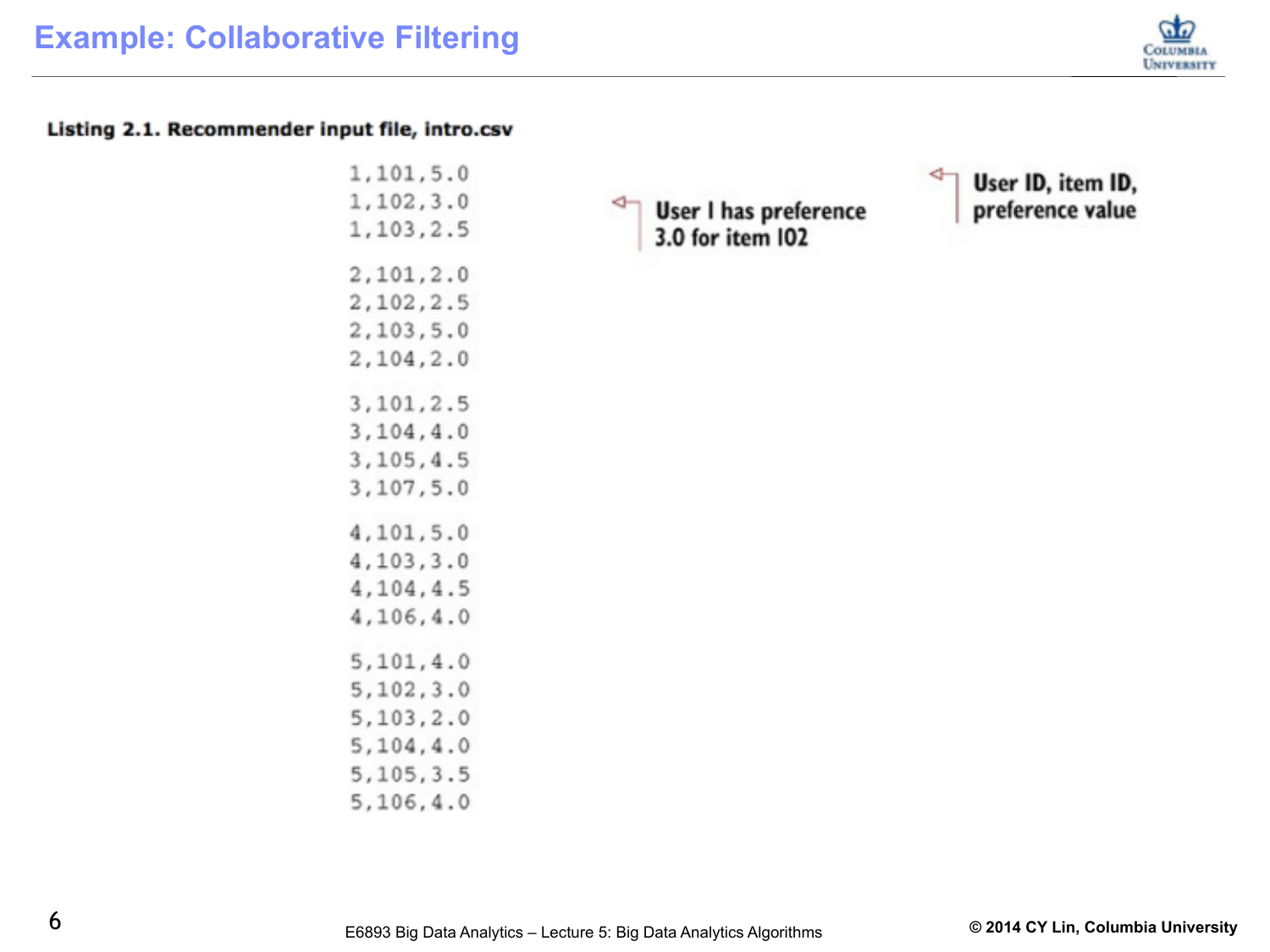**Setup Locally**



To run locally: export MAHOUT LOCAL="any value"

bin/mahout recommenditembased -s SIMILARITY\_LOGLIKELIHOOD -i /path/to/input/file -o /path/to/output/folder/ —numRecommendations 1

Note: The output folder should not exist.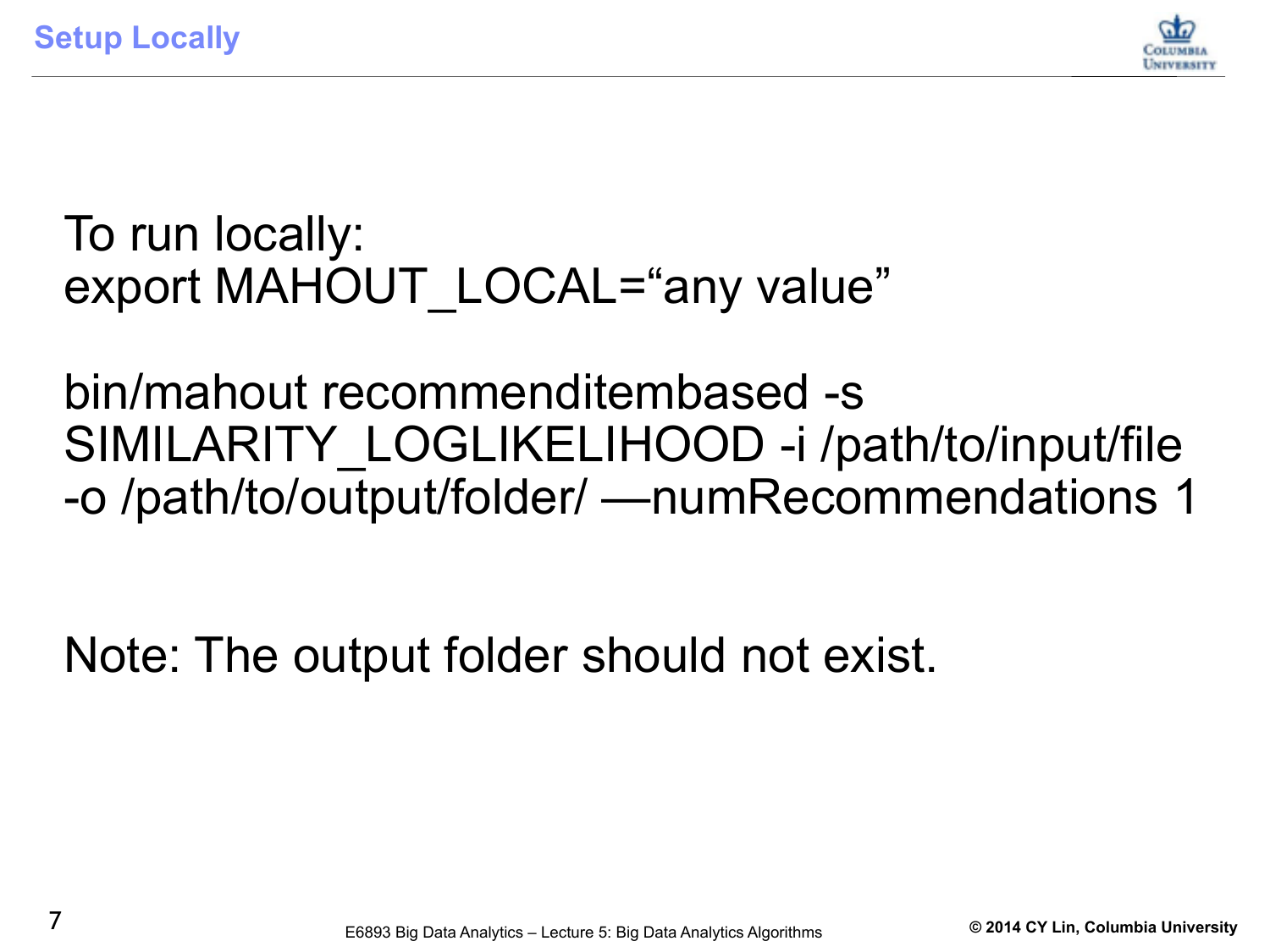

#### Output:

- 1 [104:2.8088317]
- 2 [105:3.5743618]
- 3 [103:4.336442]
- 4 [105:3.6903737]
- 5 [107:3.663558]

The recommender engine recommended book 104 to user 1, book 105 to user and so on…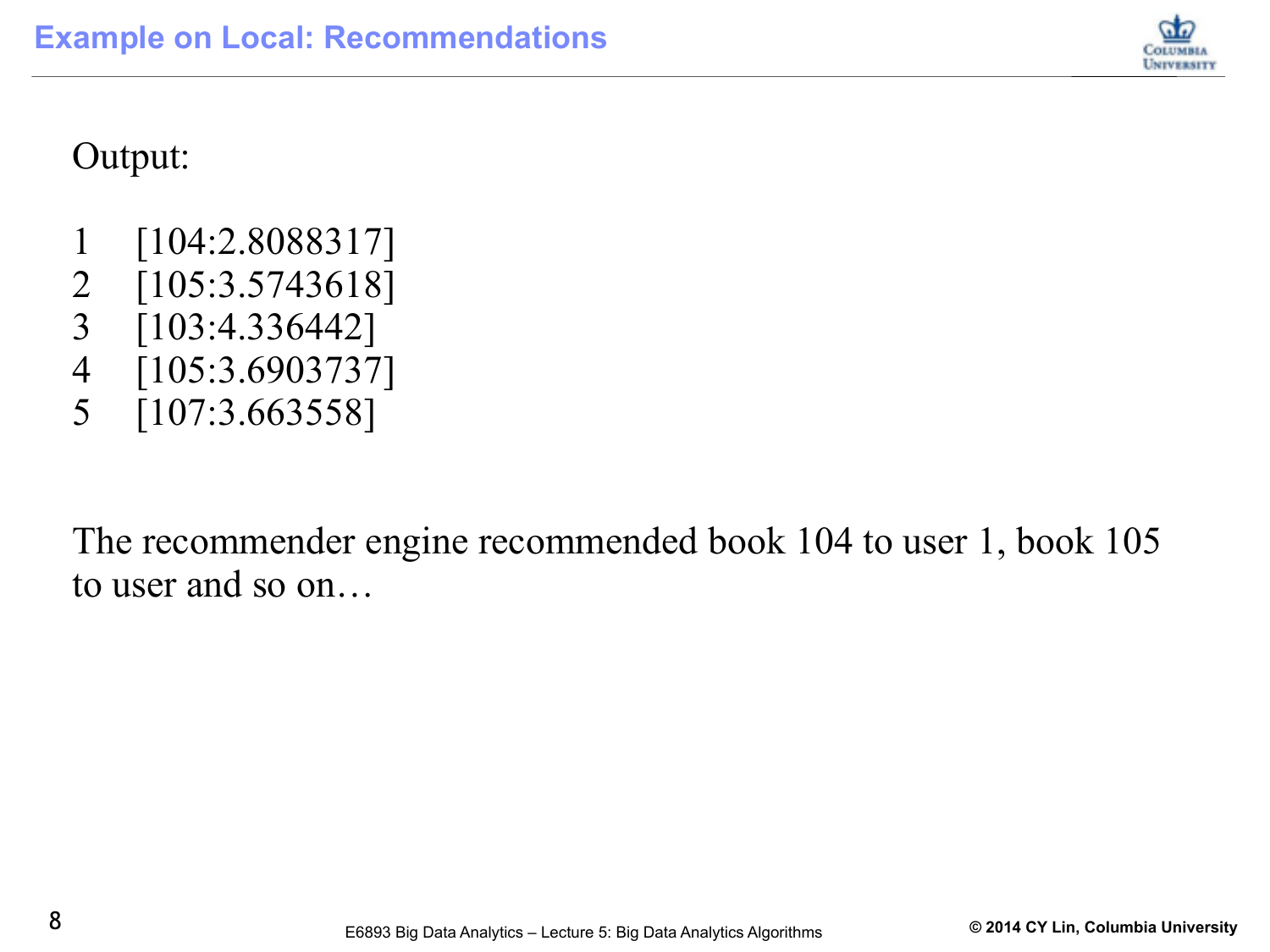

To run on hadoop:

```
unset MAHOUT_LOCAL
```
export HADOOP\_CONF\_DIR=/usr/local/hadoop/etc/ hadoop/

MAHOUT CONF DIR=/Users/bhavdeepsethi/ Downloads/mahout-distribution-0.9/conf (if not installed from brew)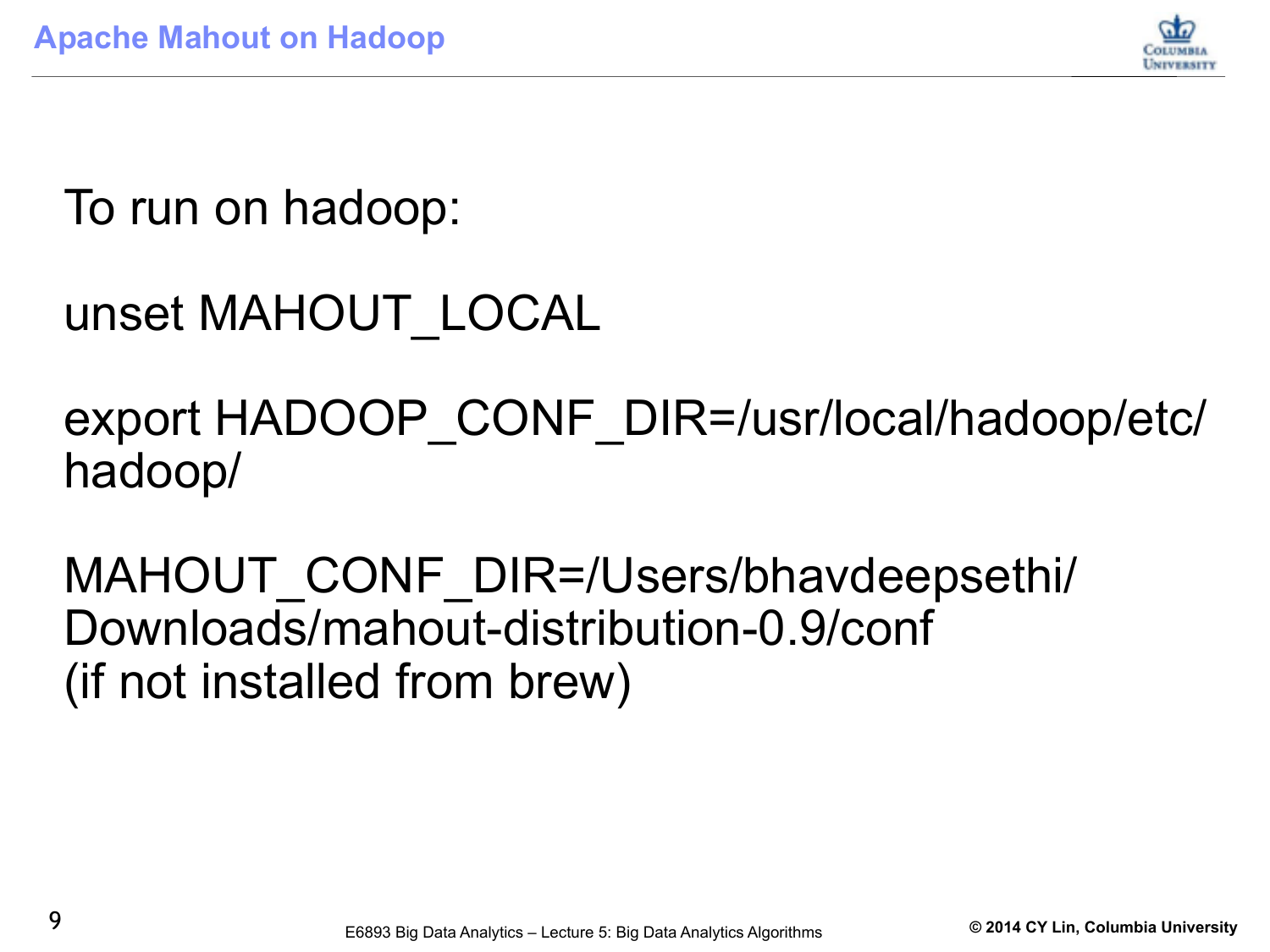

## Running with Hadoop- Problem. 0.9 does not have support for Hadoop 2.x

Support will come in Mahout 1.0

#### https://issues.apache.org/jira/browse/ MAHOUT-1329

# So we have to build from source:

<http://mahout.apache.org/developers/buildingmahout.html>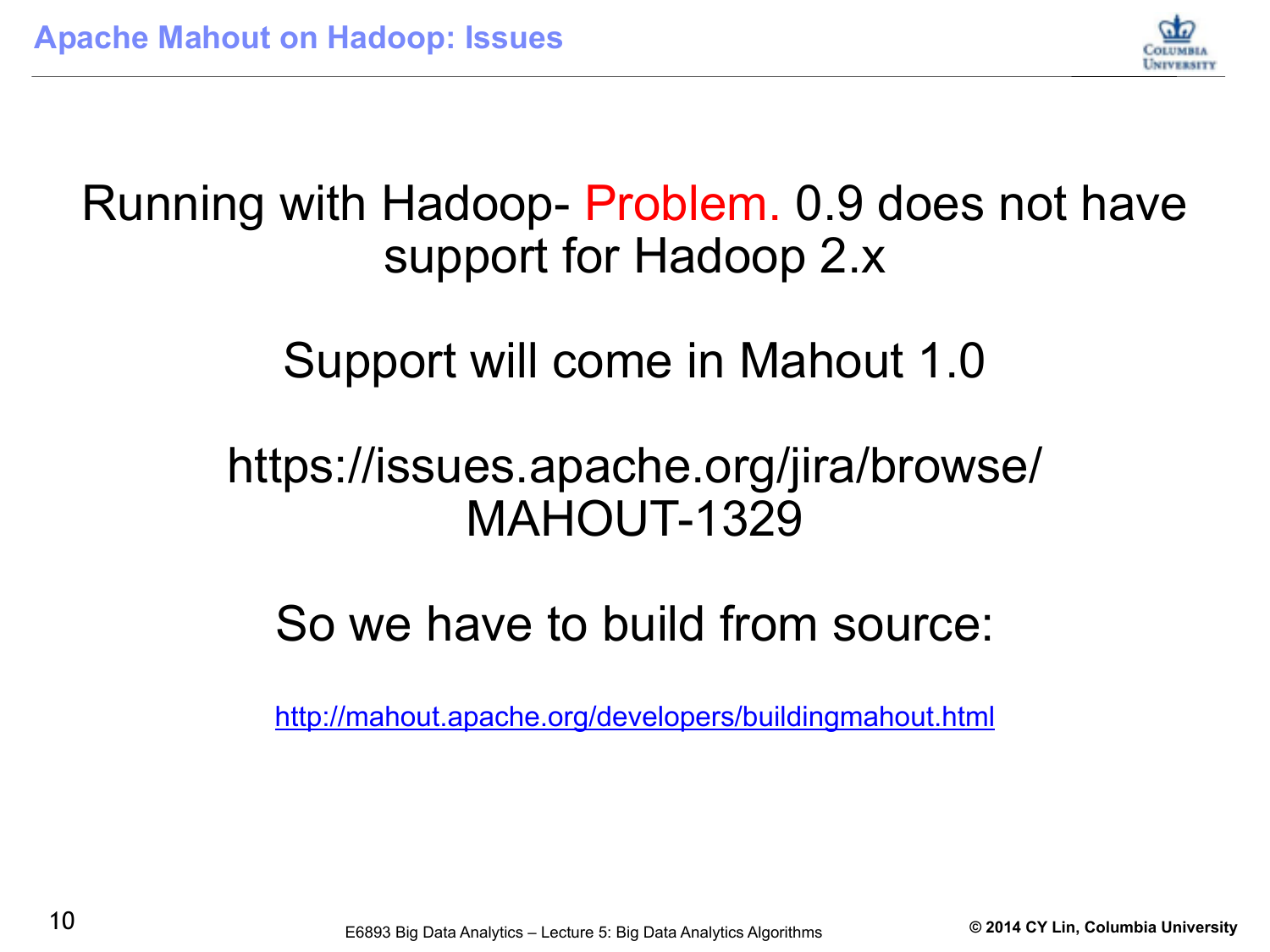

Pre-requistie: Git and Maven

MacOS: brew install git brew install maven

Ubuntu: sudo apt-get install git sudo apt-get install maven

Steps: git clone git://git.apache.org/mahout.git mahout-trunk

mvn clean package -Dhadoop2.version=2.5.1 -Dhbase.version=0.98.6.1 hadoop2 -DskipTests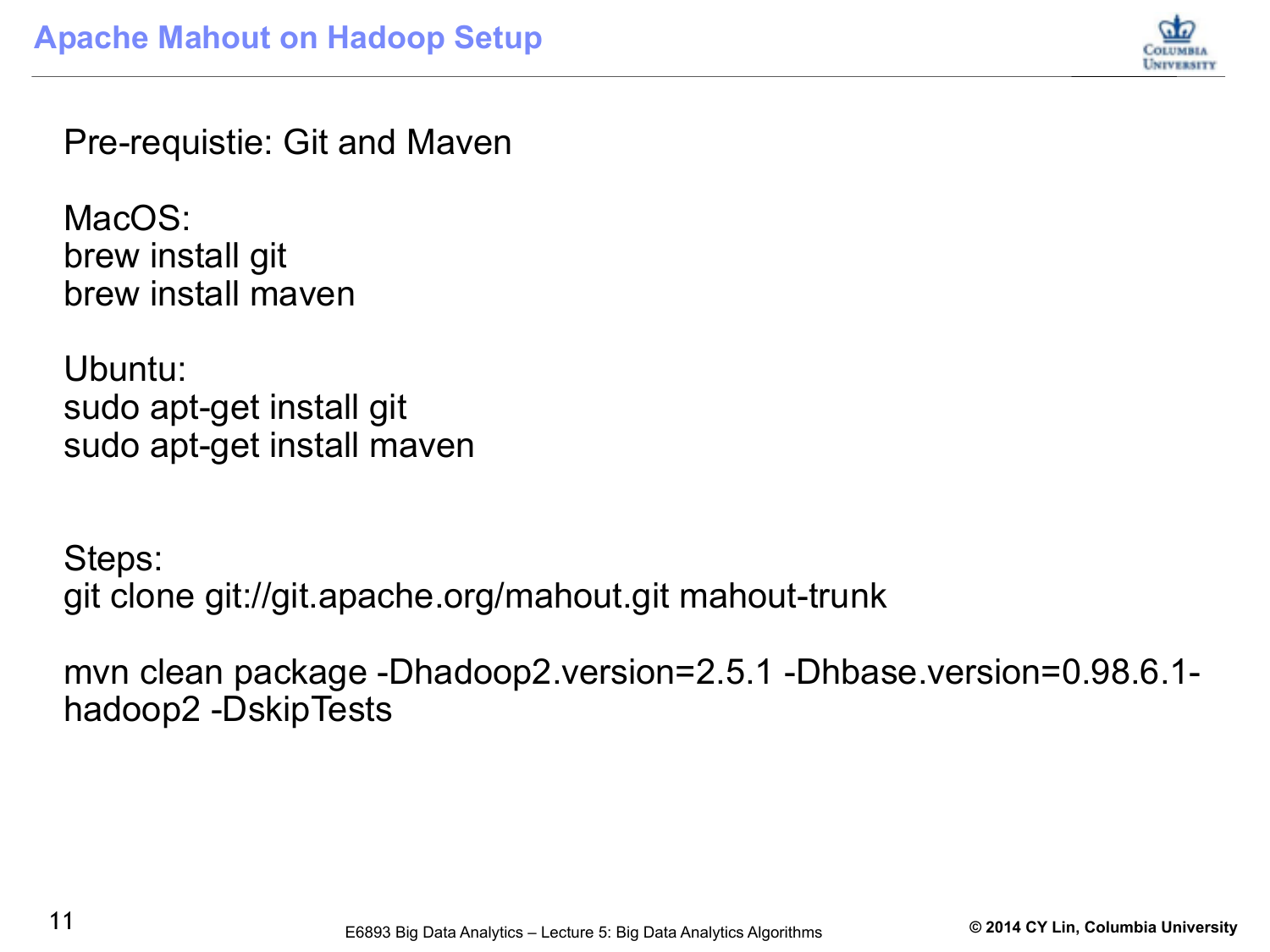

Data Set http://www.grouplens.org/system/files/ml-100k.zip

hdfs dfs -mkdir /input

hdfs dfs -put ~Downloads/ml-100k/u.data /input

hdfs dfs -ls /input/

Run:

hadoop jar /Users/bhavdeepsethi/CU/BigDataAnalytics/mahout-again/ mahout-trunk/mrlegacy/target/mahout-mrlegacy-1.0-SNAPSHOT-job.jar org.apache.mahout.cf.taste.hadoop.item.RecommenderJob -s SIMILARITY\_COOCCURRENCE --input /input/u.data --output outputNew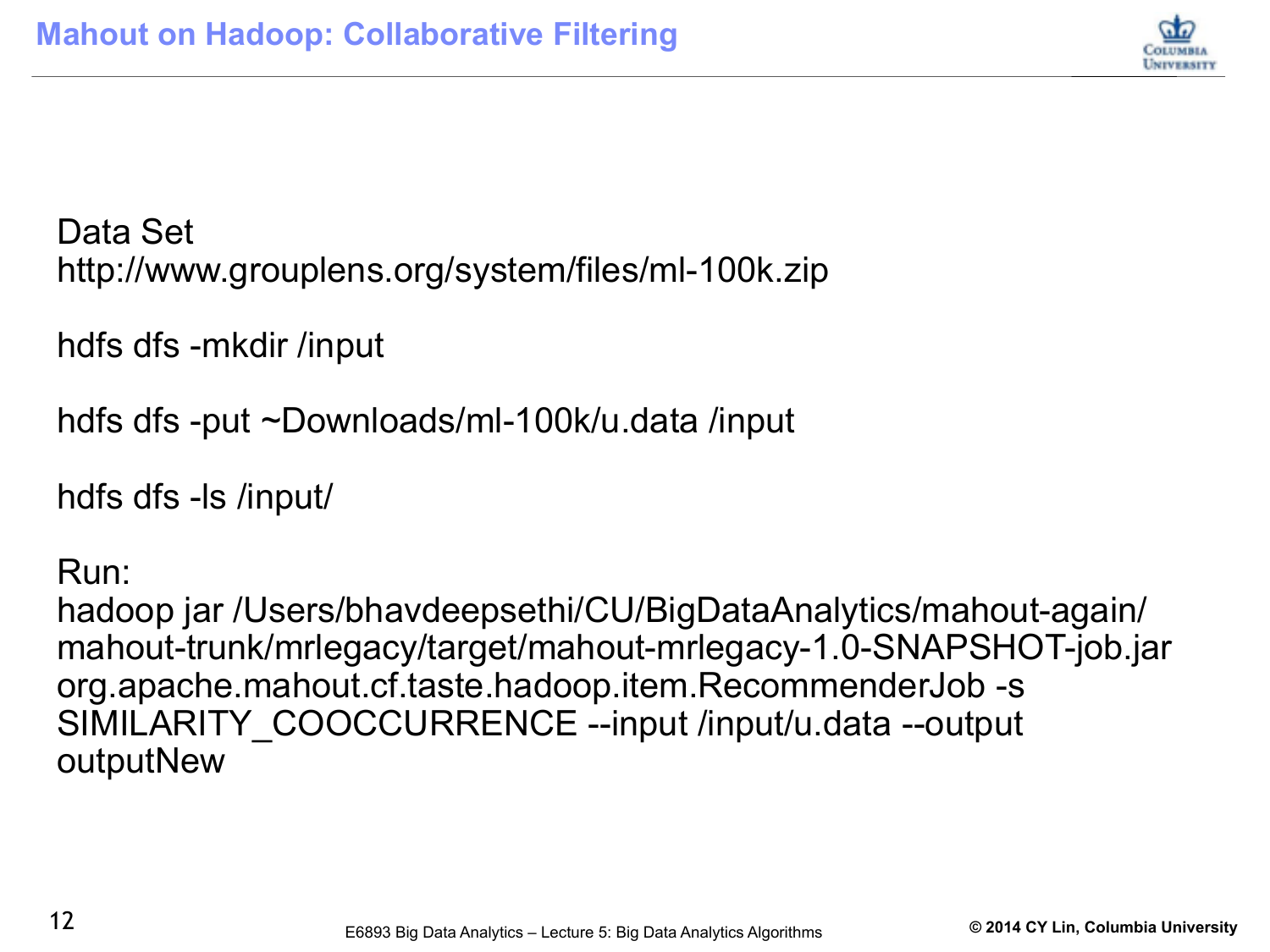

Output:

- 1 [845:5.0,550:5.0,546:5.0,25:5.0,531:5.0,529:5.0,527:5.0,31:5.0,515:5.0,514:5.0]
- 2 [546:5.0,288:5.0,11:5.0,25:5.0,531:5.0,527:5.0,515:5.0,508:5.0,496:5.0,483:5.0]
- 3
- [137:5.0,284:5.0,508:4.8327274,248:4.826923,285:4.80597,845:4.754717,124:4.7058825,319:4.703242,293:4 .6792455,591:4.6629214]
- 4 [748:5.0,1296:5.0,546:5.0,568:5.0,538:5.0,508:5.0,483:5.0,475:5.0,471:5.0,876:5.0]
- 5 [732:5.0,550:5.0,9:5.0,546:5.0,11:5.0,527:5.0,523:5.0,514:5.0,511:5.0,508:5.0]
- 6  $[739:5.0, 9:5.0, 546:5.0, 11:5.0, 25:5.0, 531:5.0, 528:5.0, 527:5.0, 526:5.0, 521:5.0]$
- 7 [879:5.0,845:5.0,751:5.0,750:5.0,748:5.0,746:5.0,742:5.0,739:5.0,735:5.0,732:5.0]

Each line represents the recommendation for a user. The first number is the user id and the 10 number pairs represents a movie id and a score.

If we are looking at the first line for example, it means that for the user 1, the 10 best recommendations are for the movies 845, 550, 546, 25 ,531, 529, 527, 31, 515, 514.

Source: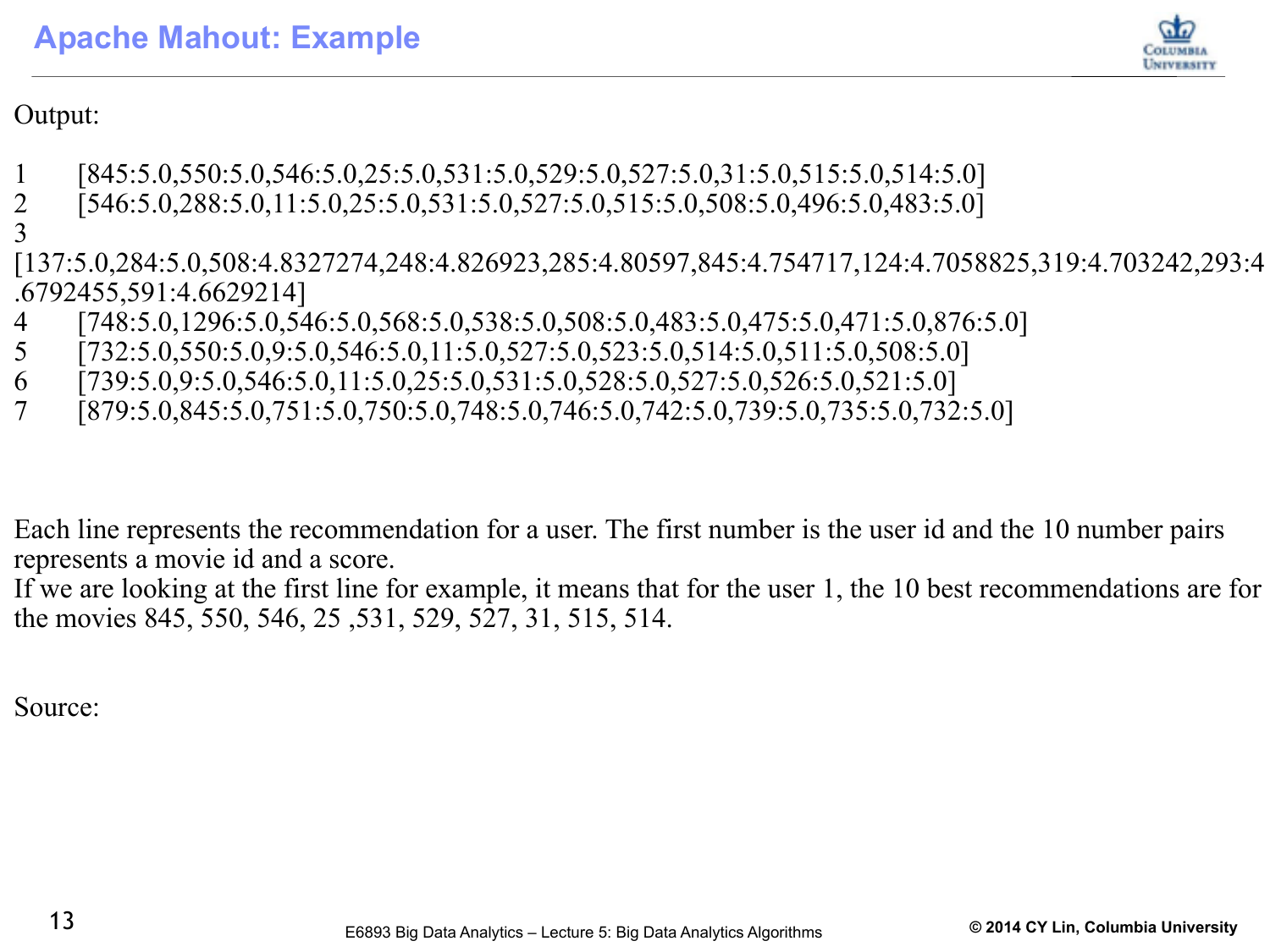

Example: kMeans Clustering:

Data:

Download: http://archive.ics.uci.edu/ml/databases/synthetic\_control/ synthetic control.data

hdfs dfs -mkdir -p /user/<username/whoami>/testdata hdfs dfs -put synthetic control.data testdata/synthetic control.data

hadoop jar examples/target/mahout-examples-1.0-SNAPSHOT-job.jar org.apache.mahout.clustering.syntheticcontrol.kmeans.Job